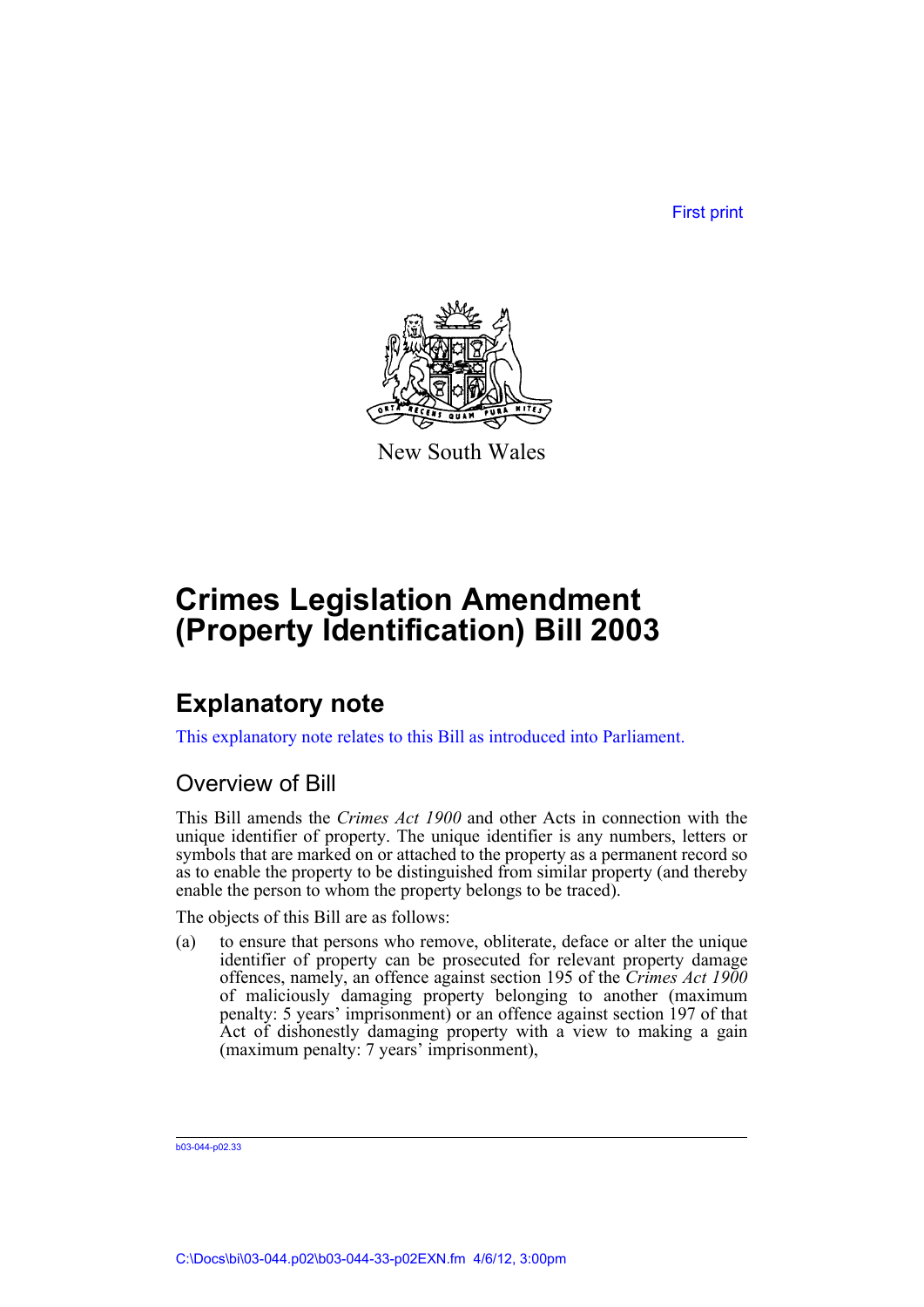Explanatory note

- (b) to ensure that, in the application of rules relating to the summary disposal of those property damage offences, the seriousness of the offence is judged by reference to the total value of the property concerned rather than merely by reference to the amount of damage caused to the property,
- (c) to provide that the duty of a pawnbroker or second-hand dealer to report to law enforcement officers any goods suspected of being stolen extends to any goods whose unique identifier has been removed, obliterated, defaced or altered.

### Outline of provisions

**Clause 1** sets out the name (also called the short title) of the proposed Act.

**Clause 2** provides for the commencement of the proposed Act on a day to be appointed by proclamation.

**Clause 3** is a formal provision giving effect to the amendments to the *Crimes Act 1900*, the *Criminal Procedure Act 1986* and the *Pawnbrokers and Secondhand Dealers Act 1996*.

**Schedule 1** amends the *Crimes Act 1900* to give effect to the effect to the object mentioned in paragraph (a) of the Overview.

**Schedule 2** amends the *Criminal Procedure Act 1986* to give effect to the object mentioned in paragraph (b) of the Overview.

**Schedule 3** amends the *Pawnbrokers and Second-hand Dealers Act 1996* to give effect to the object mentioned in paragraph (c) of the Overview.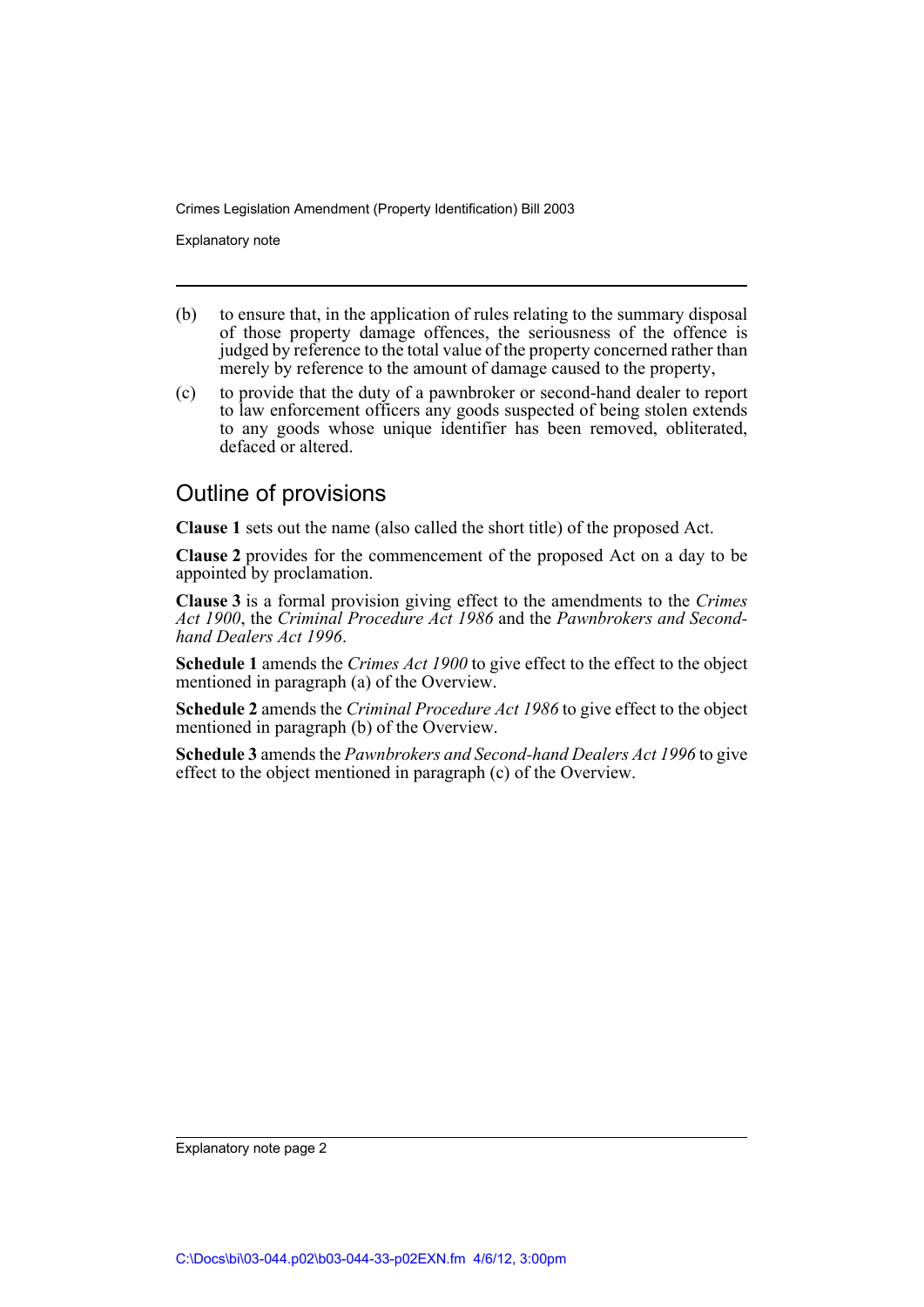First print



New South Wales

## **Crimes Legislation Amendment (Property Identification) Bill 2003**

## **Contents**

|   |                                                                    | Page |
|---|--------------------------------------------------------------------|------|
|   | Name of Act                                                        |      |
| 2 | Commencement                                                       | 2    |
| 3 | Amendment of Acts                                                  | 2    |
|   |                                                                    |      |
|   | Amendment of Crimes Act 1900 No 40                                 | 3    |
|   | Amendment of Criminal Procedure Act 1986 No 209                    | 4    |
| 3 | Amendment of Pawnbrokers and Second-hand Dealers Act<br>1996 No 13 | 5    |
|   |                                                                    |      |

b03-044-p02.33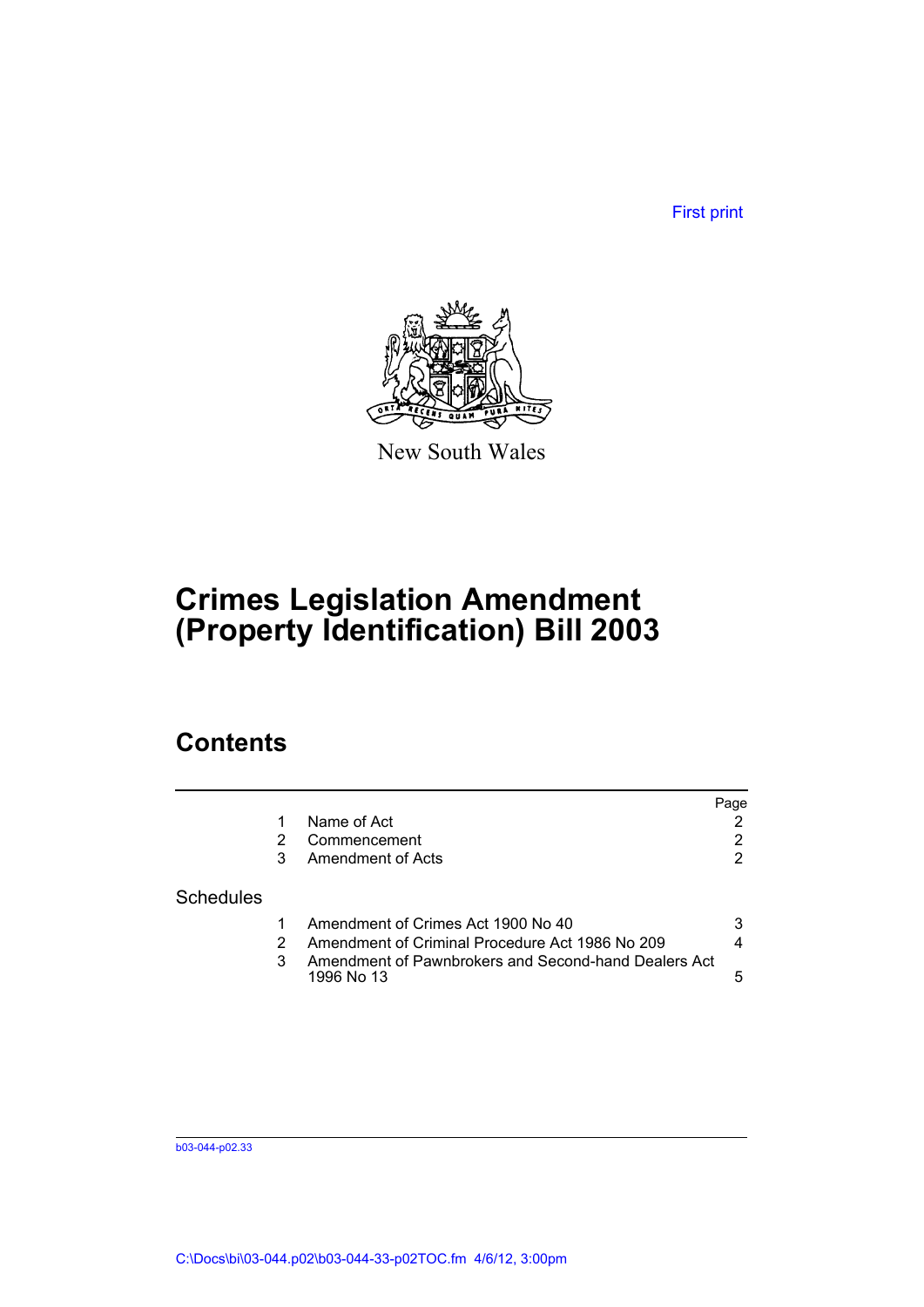Contents

Page

Contents page 2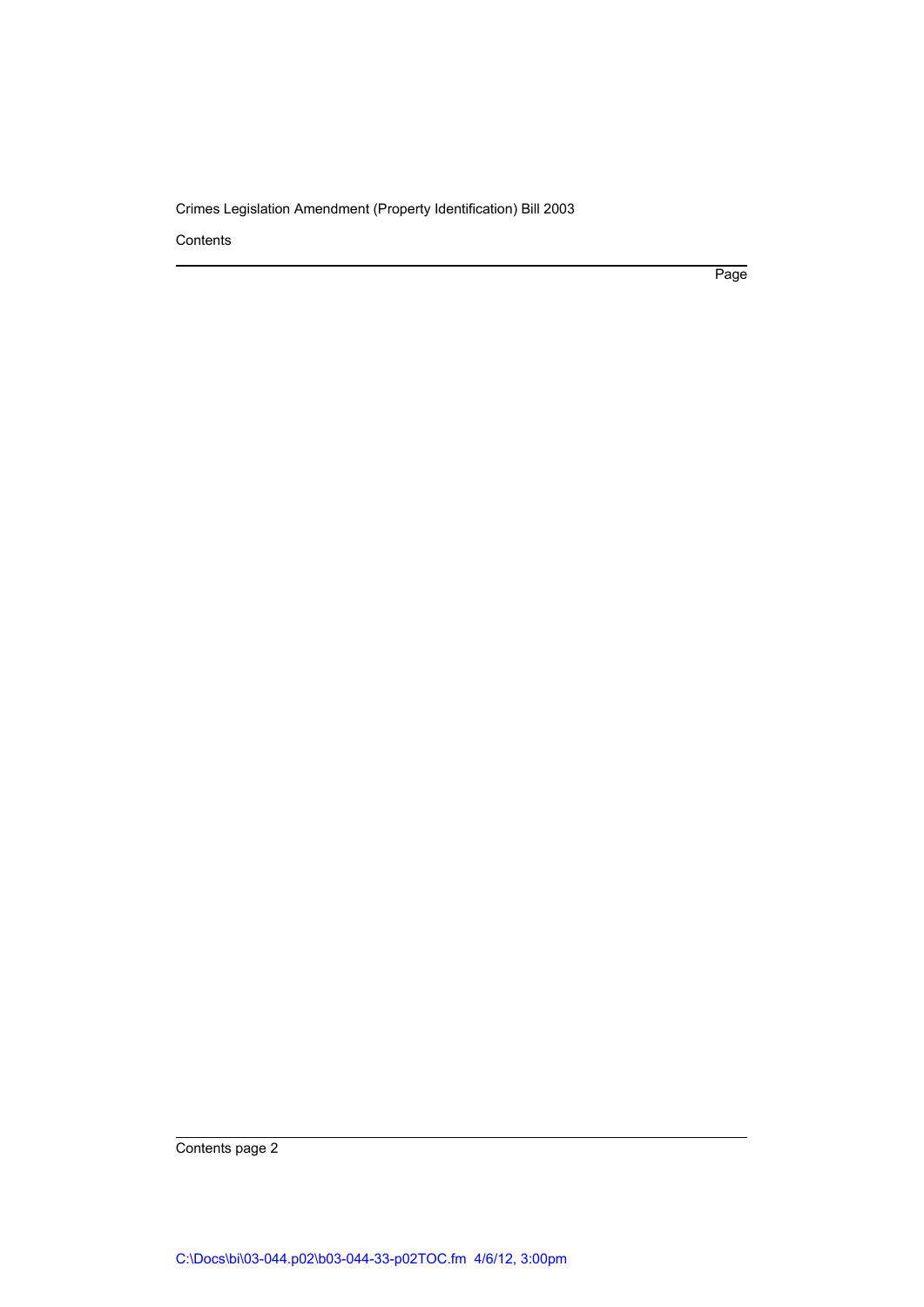

New South Wales

# **Crimes Legislation Amendment (Property Identification) Bill 2003**

No , 2003

#### **A Bill for**

An Act to amend the *Crimes Act 1900* and other Acts with respect to damage to property that consists of removing, obliterating, defacing or altering the unique identifier of the property.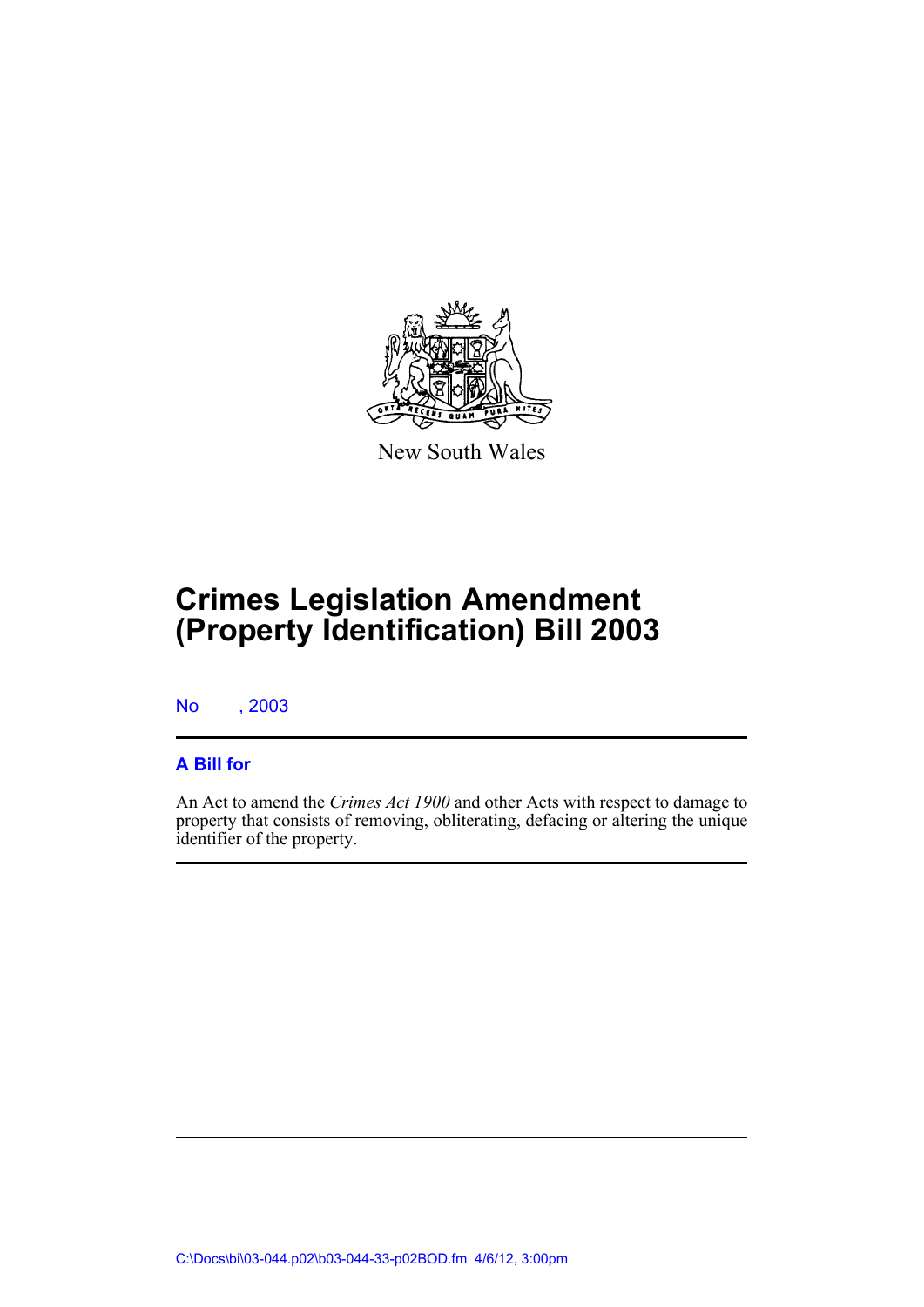<span id="page-5-2"></span><span id="page-5-1"></span><span id="page-5-0"></span>

|              |                          | The Legislature of New South Wales enacts:                                               | 1        |
|--------------|--------------------------|------------------------------------------------------------------------------------------|----------|
| 1            |                          | <b>Name of Act</b>                                                                       | 2        |
|              |                          | This Act is the Crimes Legislation Amendment (Property<br>Identification) Act 2003.      | 3<br>4   |
| $\mathbf{2}$ | <b>Commencement</b>      |                                                                                          | 5        |
|              |                          | This Act commences on a day to be appointed by proclamation.                             | 6        |
| 3            | <b>Amendment of Acts</b> |                                                                                          | 7        |
|              | (1)                      | The <i>Crimes Act 1900</i> is amended as set out in Schedule 1.                          | 8        |
|              | (2)                      | The Criminal Procedure Act 1986 is amended as set out in<br>Schedule 2.                  | 9<br>10  |
|              | (3)                      | The Pawnbrokers and Second-hand Dealers Act 1996 is amended<br>as set out in Schedule 3. | 11<br>12 |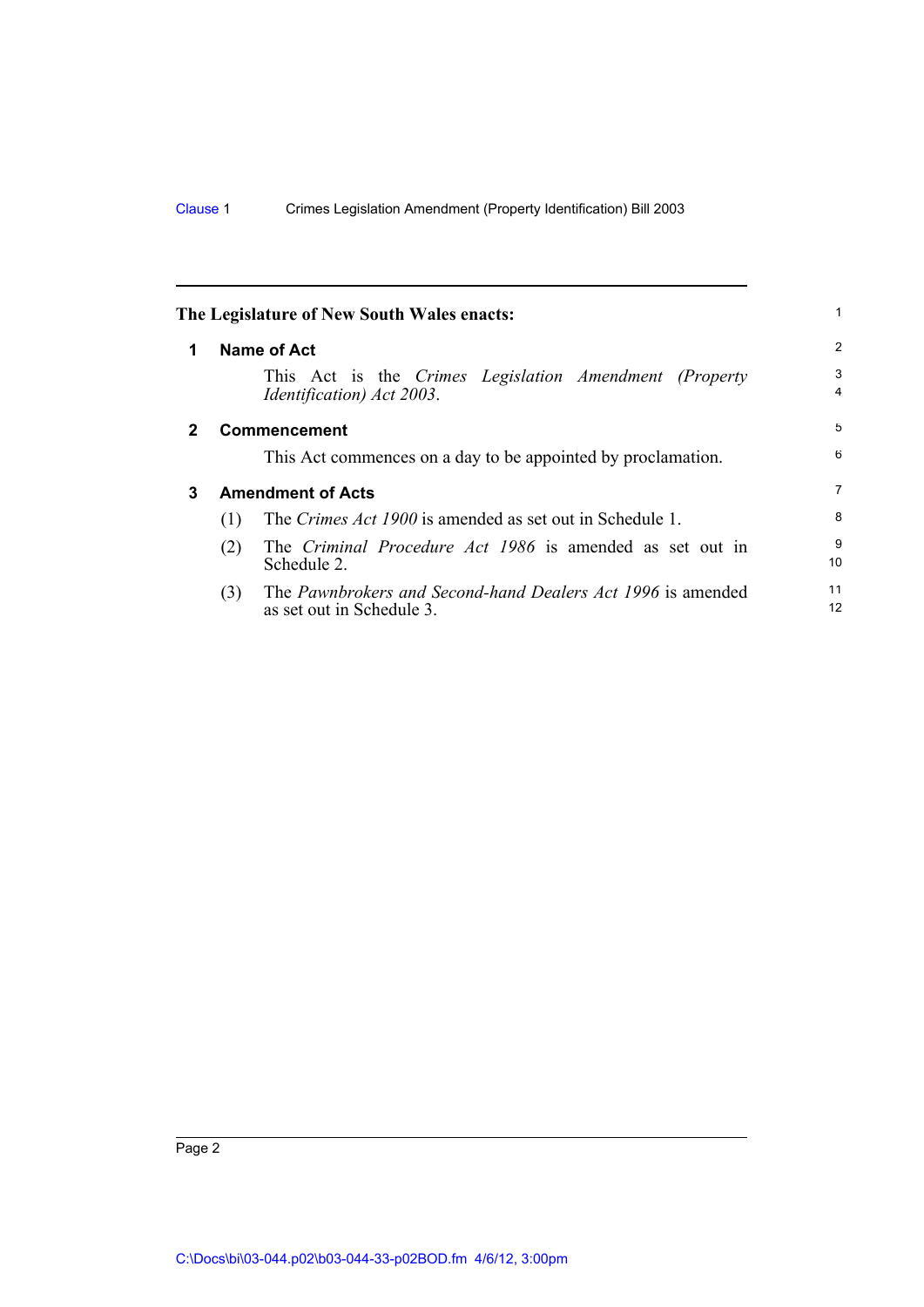Amendment of Crimes Act 1900 No 40 Schedule 1

### <span id="page-6-0"></span>**Schedule 1 Amendment of Crimes Act 1900 No 40**

(Section 3 (1))

1 2

3

#### **Section 194 Interpretation**

Insert after section 194 (3):

(4) For the purposes of this Division, damaging property includes removing, obliterating, defacing or altering the unique identifier of the property. The unique identifier is any numbers, letters or symbols that are marked on or attached to the property as a permanent record so as to enable the property to be distinguished from similar property.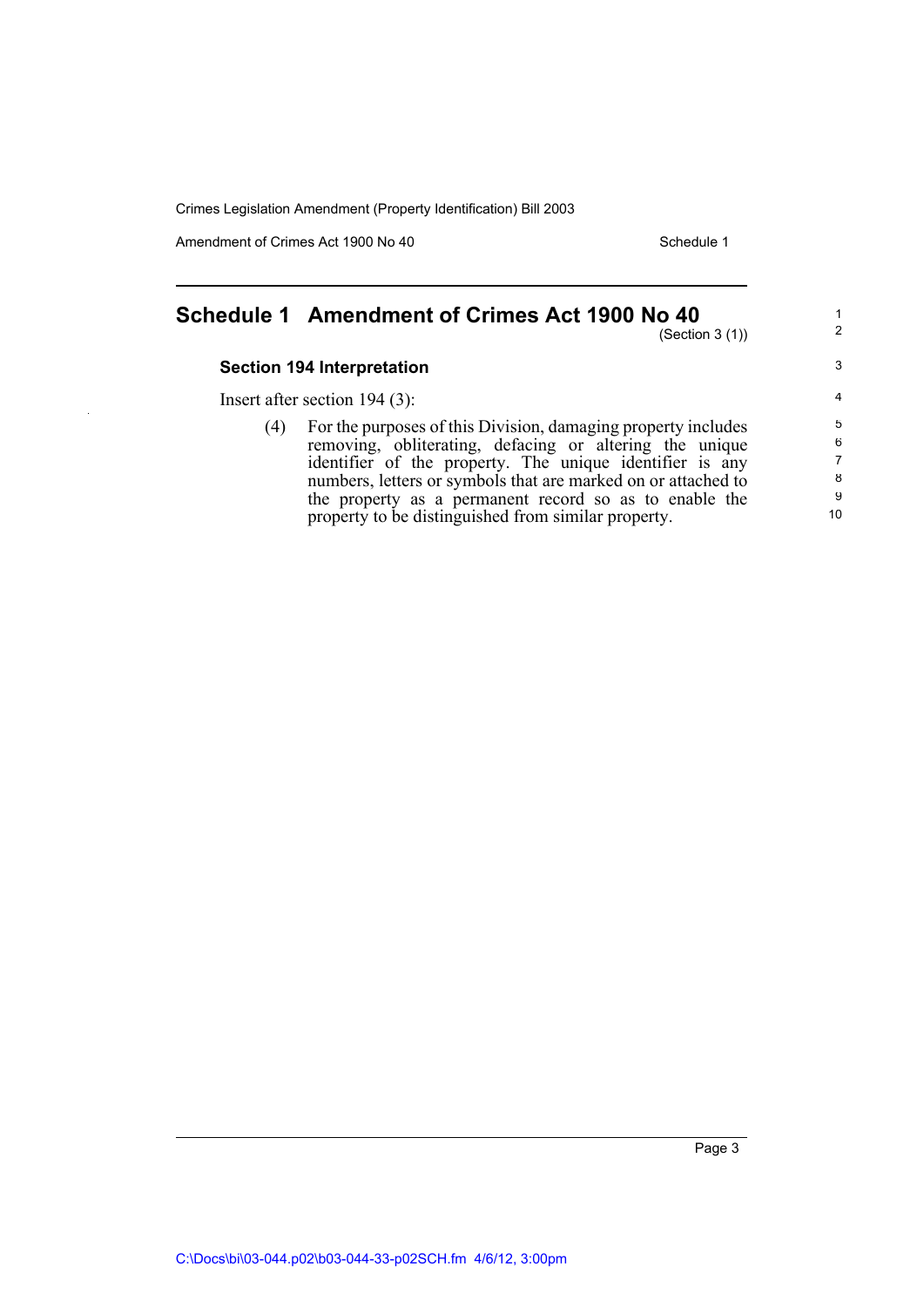Schedule 2 Amendment of Criminal Procedure Act 1986 No 209

#### <span id="page-7-0"></span>**Schedule 2 Amendment of Criminal Procedure Act 1986 No 209**

unique identifier of the property.

(Section 3 (2))

1 2 3

13

| Schedule 1 Indictable offences triable summarily                | 4  |
|-----------------------------------------------------------------|----|
| Insert before the heading to Table 1:                           | 5  |
| Table 1A General provisions                                     | 6  |
| Interpretation: value of property<br>1A                         | 7  |
| For the purposes of this Schedule, a reference to the amount    | 8  |
| of damage to property in connection with a charge for an        | 9  |
| offence against section 195 or 197 of the Crimes Act 1900 is    | 10 |
| a reference to the total value of the property where the damage | 11 |
| consists of removing, obliterating, defacing or altering the    | 12 |

Page 4